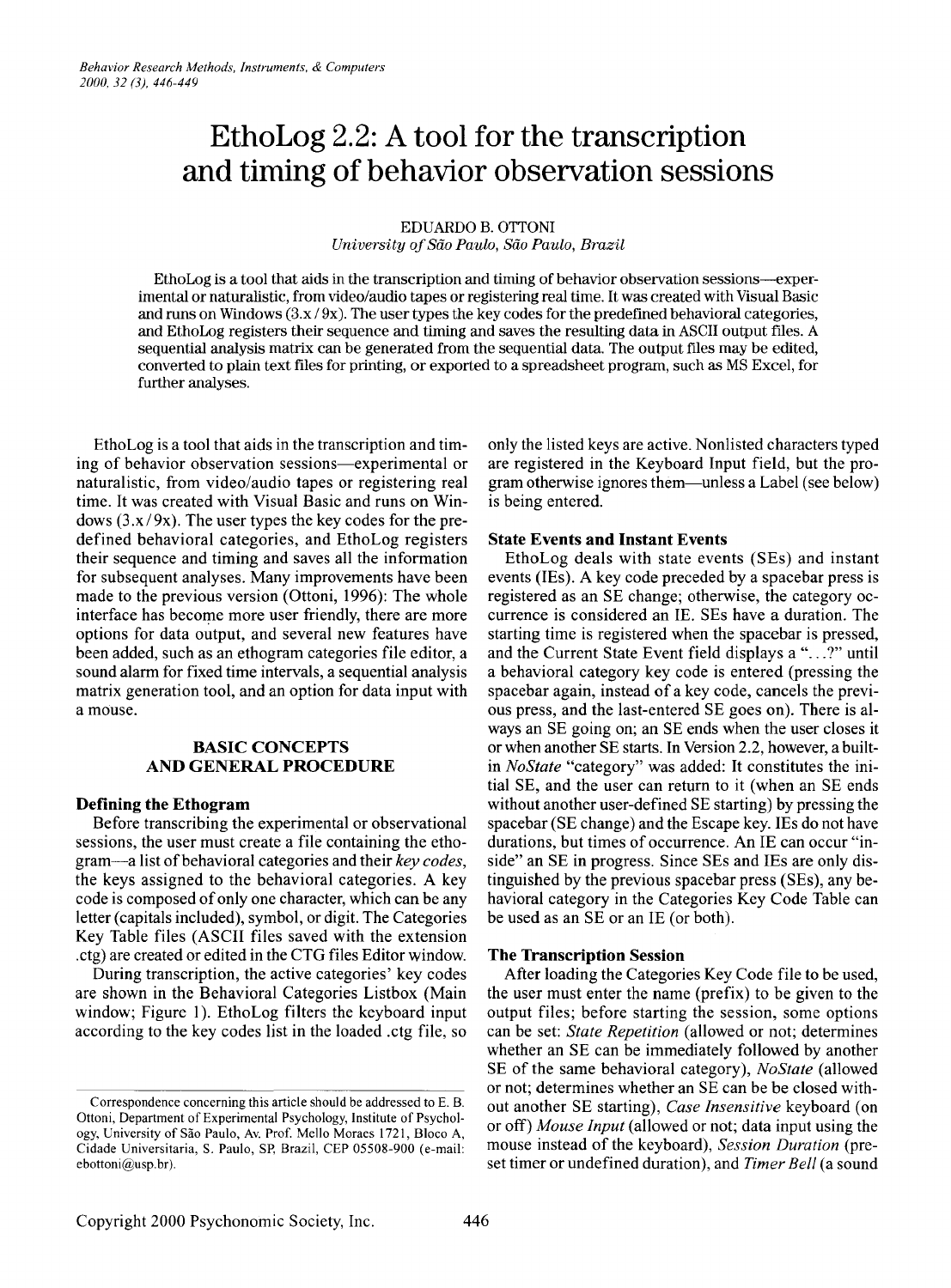

**Figure 1. EthoLog** 2.2 **main window.**

alarm) interval. *Session Description Notes* can be appended to the output files (to register information on the subject, procedures, experimental conditions, etc.).

The session can then be initiated by clicking the Start button. If the session duration was preset, the Elapsed Time Display in the Main window will be activated. The transcription can be interrupted and resumed by clicking the Pause/Resume button. *Labels* (notes or modifiers, up to 255 characters) can be appended to the last-entered event (Label inputs are initiated and closed by pressing the Enter key).

A session is closed when the user clicks the Stop button or when the Preset Timer reaches the predefined session duration. EthoLog generates and saves two output files containing the resulting sequential and timing data, which can afterward be displayed and edited in the Toolpack window (see below).

# **THE OUTPUT FILES**

The output files (with the extensions .rep and .log) contain the complete data of the transcription session. They show the sequence of events and their durations (SEs) or times of occurrence (IEs), total SEs' durations and SE of occurrence of IEs, and the Labels for any SE or IE. The .rep file summarizes the occurrence ofthe behavioral categories (as SEs or IEs), and the .log file contains the complete events' sequence. These files can be viewed or edited (particular events or whole categories) in the Toolpack window. The Toolpack also allows the generation of Sequential Analysis (.seq; see below) files and Merged Log files (.lg2), which contain the same data

as the original .log files, but with the IEs' and SEs' sequences intertwined in a single Events Sequence. All these files (.log, .rep, .lg2, and .seq) can be saved as plain text files for printing or exporting to a word processor, as well as exported to a spreadsheet program, such as MS Excel.

#### **Toolpack Window**

The Toolpack window (Figure 2) initially displays (after loading the selected output files) some general information about the transcription session and two tabbed panels with summaries of the .rep (Session Report panel) and .log files (Session Log panel). After a sequential analysis matrix is generated (see below), it is displayed in a third panel.

#### **Editing the Output Files**

Output files (.rep/.log) can be edited in two ways: editing individual IEs or SEs (and their Labels) or editing all occurrences of a given behavioral category. Session description notes can also be edited. The Alteration Notes box (Report panel) displays a summary of changes made to the original output files. These notes are saved in a field of the edited .rep and .log files.

SEs and IEs (and their associated Labels) can be individually edited (or deleted) by double-clicking them in the Session Log panel. The changes are immediately reflected in the totals displayed in the Session Report panel.

Deleting IEs just removes them from the list; deleting SEs replaces them by a NoState event. If the State Repetition Allowed box is checked, contiguous SEs of the same category as the edited SE are left as they are; if the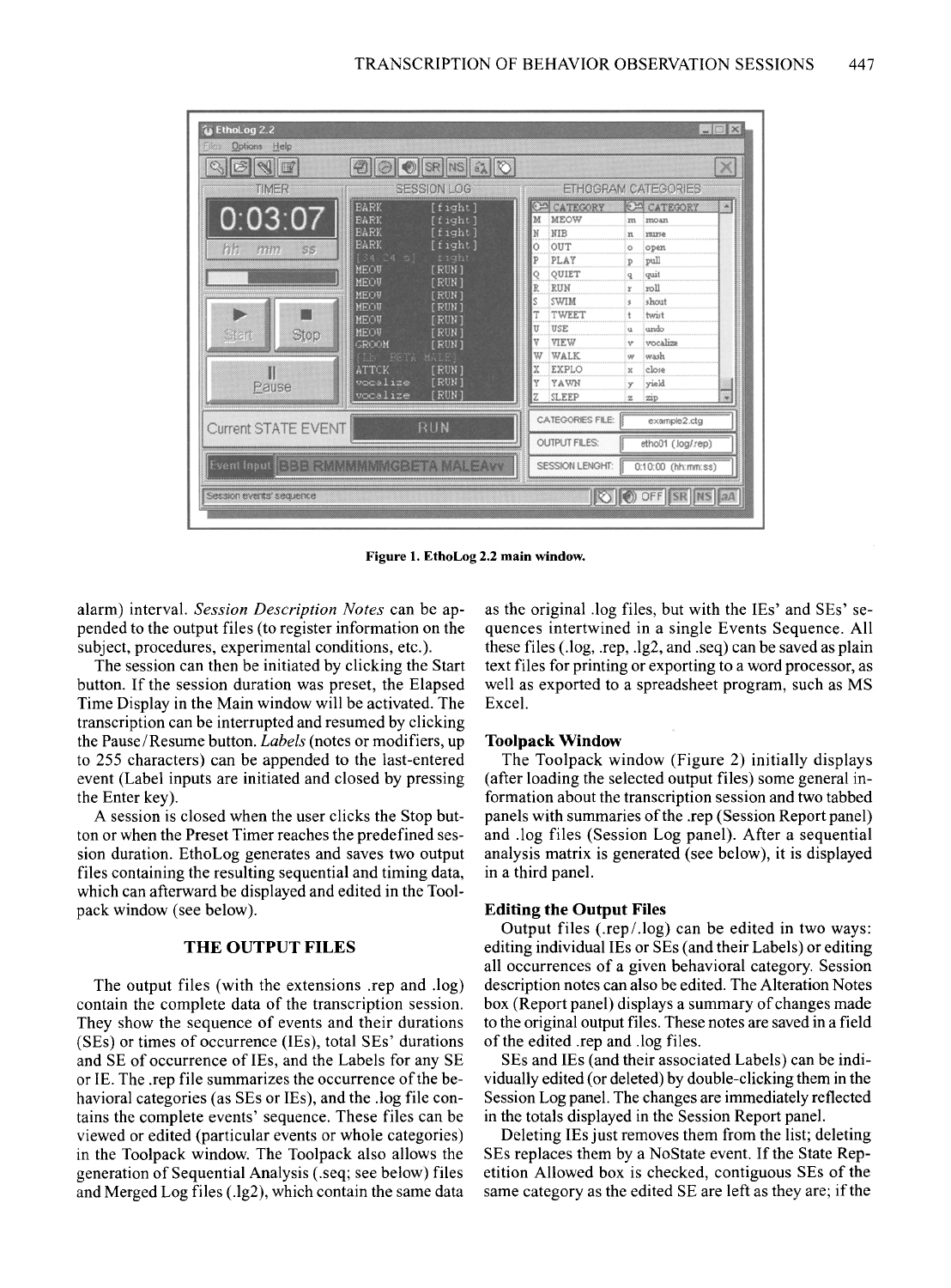|    | <b>SESSION REPORT</b> |              | <b>SESSION LOG</b>           | SEQUENTIAL ANALYSIS |                     |
|----|-----------------------|--------------|------------------------------|---------------------|---------------------|
|    |                       |              | <b>State Events Sequence</b> |                     |                     |
|    | <b>STATE EVENT</b>    | START(h:m:s) | DUR.(htm:s)                  | <b>EVENT LABEL</b>  |                     |
| 23 | close                 | 0:00:13.20   | 0:00:00.26                   |                     |                     |
| 24 | PLAY                  | 0:00:13.45   | 0:00:00.27                   |                     |                     |
| 25 | fight                 | 0:00:13.72   | 0:00:00.25                   | beta male           | ) i                 |
| 26 | <b>EXPLO</b>          | 0:00:13.97   | 0:00:00.22                   |                     |                     |
| 27 | shout                 | 0:00:14.20   | 0:00:00.22                   |                     | <b>State Events</b> |
| 28 | <b>EXPLO</b>          | 0:00:14.41   | 0:00:00.25                   |                     | 100                 |
| 29 | shout                 | 0:00:14.66   | 0:00:00.22                   |                     | Inst. Events        |
| 30 | groan                 | 0:00:14.88   | 0:00:00.21                   |                     | 479                 |
| 31 | hop                   | 0:00:15.09   | 0:00:06.87                   | this is a label     |                     |
|    |                       |              | Instant Events Sequence      |                     | T                   |
|    | <b>INSTANT EVENT</b>  | TIME(h:m:s)  | <b>SE</b> in Progress        | <b>EVENT LABEL</b>  |                     |
| 3  | fight                 | 0:00:01.30   | (NoState)                    | gamma male          | ă                   |
|    | ierk                  | 0:00:01.30   | (NoState)                    | corr: TWIST         |                     |
| 5  | twist                 | 0:00:01.36   | (NoState)                    |                     |                     |
|    | hop                   | 0:00:01.37   | (NoState)                    |                     | Oh 1m Os            |
|    | kick                  | 0:00:01.53   | PLAY                         |                     | S. Length           |
| 8  | fight                 | 0:00:01.55   | PLAY                         |                     | Date                |
| 9  | ierk                  | 0:00:01.59   | PLAY                         |                     | 07-27-1998          |
| 10 | groan                 | 0:00:01.61   | PLAY                         |                     | Time                |
| 11 | hop                   | 0:00:01.63   | PLAY                         |                     | 12:30:38<br>₩       |

Figure 2. EthoLog Toolpack window.

box is unchecked, these SEs are joined (durations and Labels' contents added up). The only exception are contiguous NoState intervals, which are joined anyway.

Double-clicking a category name in the Report panel allows the user to edit it—to merge all occurrences of this behavioral category into another (for instance, the user may decide to pool all occurrences of the hypothetical categories *walk, run,* and *locomotion* into *locomotion).* The target category must exist in the original ethogram listed in the .ctg file. This option also allows the deletion ofall occurrences of a behavioral category.

# Sequential Analysis

Clicking the Sequential Analysis button generates a file (with the .seq extension) containing the sequential analysis matrix, which shows the occurrences ofeach IE category in the .log file as preceding (antecedent to) or following (subsequent to) another IE category and the total occurrence of each behavioral category as an antecedent or a subsequent IE.

#### Exporting the Output Files

The output files generated by EthoLog can be easily exported to a spreadsheet program for further analyses or can be converted to plain text files for printing or exporting to a word processor. To open them with the MS Excel, the user must select, in the Import Assistant, the option(s) "file delimited by commas," with double quotes (") as text qualifiers.

## FINAL CONSIDERATIONS

#### Utilization Tips

EthoLog includes an extensive Help file with detailed explanations on its usage. The program, in the present version, is more suited to observation of a focal subject. Labels applied to SEs or IEs can be used to specify other individuals interacting with the focal subject and/or the direction of the interaction (in case of "social" categories). Dyadic interactions can be directly transcribed with the use of Labels to indicate the agent or with the use of behavioral categories specific for each individual; assigning the same letter in capital and lowercase as the key code for the same category by each of the subjects allows alternating the focus on the subjects by means of the Caps Lock key (this works only with IEs). The behaviors of three or more interacting individuals can be transcribed for all the subjects, one at a time, and the individual output files can be brought together afterward and sorted in an integrated spreadsheet file for further analyses.

# **Timers**

The program does not use the standard Visual Basic (VB) timer, since it is not accurate at the level of hundredths of a second and is affected by other events occurring in the Windows environment. Instead, EthoLog uses the TIMERINFO routine in TOOLHELP.DLL, which avoids these problems. Thus, even if there are delays in the updating of the Screen Timer (the "stopwatch"